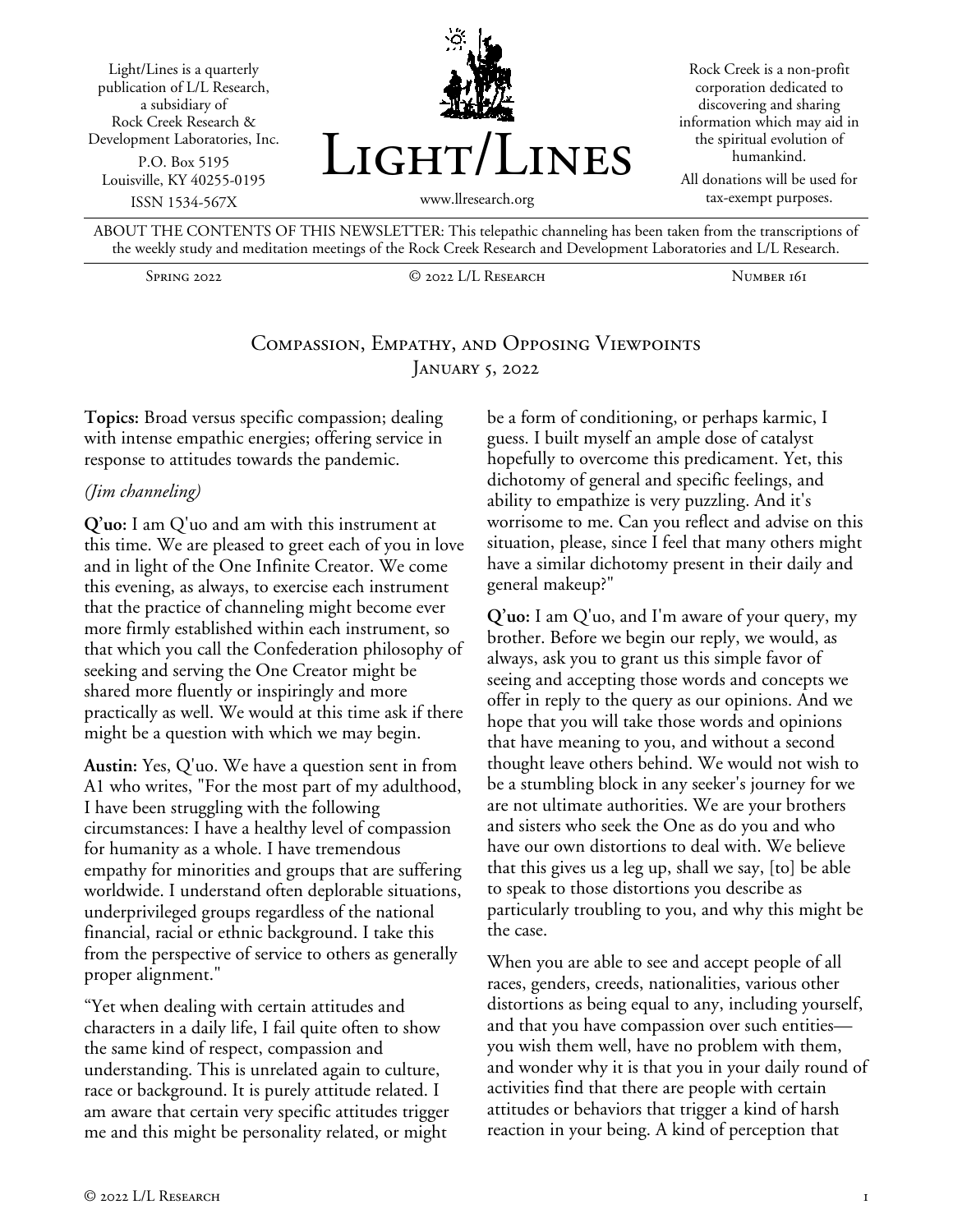you feel is distorted in a way that is very hard to understand or make sense of. And we can suggest to you, my brother, that you as all conscious seekers of truth with open hearts have challenges within the incarnational pattern that are set there by you and your guides and/or higher self that you may focus on these distortions, these attitudes, these behaviors that are troubling in order that you might not only be challenged to understand them, but might make the journey necessary to see how they are an integral part of your own unfolding spiritual path.

Each conscious seeker of truth such as yourself has planned the general framework of the life pattern so that at certain times within the life pattern, there will be presented the opportunity to go beyond the current capacity to accept various behaviors, thoughts, and attitudes that you had previously been unable to accept. This is what you might call a spiraling journey, where you are able to do this upon a certain level of challenge or experience, then this ability to see an other-self as deserving of your compassion and your support and your inspirational efforts to blend energies with them, then, this accumulated, we shall call it, spiritual power may then be set in motion to spiral even higher or further along your spiritual path.

As you are able to take these behaviors and thoughts and attitudes into the meditative state and consider them with the scrutiny and conscientiousness of the adept, shall we say, the one who seeks to create changes in consciousness, then you have accumulated a certain kind of spiritual power that can feel your journey further along the path into unity with the One Creator. As each challenge is looked at, within the meditative state, and seen to be a portion of one's own self; as you attempt to balance the negative response to such behaviors with the positive response, then you are coming to know more and more about yourself regarding how you are a portion of the One Creator, as is the entity standing before you in meditation. This entity has given you the opportunity to balance dislike or disgust with acceptance and love.

In many other ways, you will be challenged to find an acceptance of another entity, which then represents an acceptance of yourself that will further propel you on your spiritual path. As you are able to do this throughout your life pattern with various entities, behaviors, attitudes, beliefs, creeds and so forth, you will become more and more what might be called a 360-degree being. That is, you will see that you are all things, all attitudes, all people, all behavior.

This is the journey of a lifetime. This is the journey that each conscious spiritual seeker is upon and indeed all entities are upon this journey. Some, however, are not conscious of this journey and are awaiting the realization that this also is a path that they shall tread at some point in their incarnation if not this one then perhaps the next, or the next. So the equation, as we may call it, is that as you come to know yourself and to accept yourself throughout your life pattern and see an accumulation of a great variety of qualities that you accept now that were not acceptable before, that you are in effect becoming the One Infinite Creator. This is the goal of the journey of the life path of many incarnations of all entities within each density of the octave of beingness.

We wish you godspeed, shall we say, on this journey returning home to the One Infinite Creator. At this time, we shall transfer this content to the one known as Kathy. We are known to you as those Q'uo.

### *(Kathy channeling)*

**Q'uo:** I am Q'uo; I'm with this instrument. Is there a query with which we can begin?

**Austin:** Yes, Q'uo. We have one sent in from A2 who writes, "As someone who has always been strongly empathic, it can be distracting, depressing, or overwhelming to be a person here. Being keenly aware of others' feelings, aware to the point of something along the lines of what I'd call auric infringement or entanglement, or something else. Someone else's signal gets mixed with my own. I still struggle at times with letting others' feelings overwhelm me. I'm sure the answer is something like, respond with love and/or take this into your daily meditation. And I know that on some level the answer is available to anyone at any time as we're all the same One Creator, but if there are any tips or tricks available, I'd be curious what might be suggested."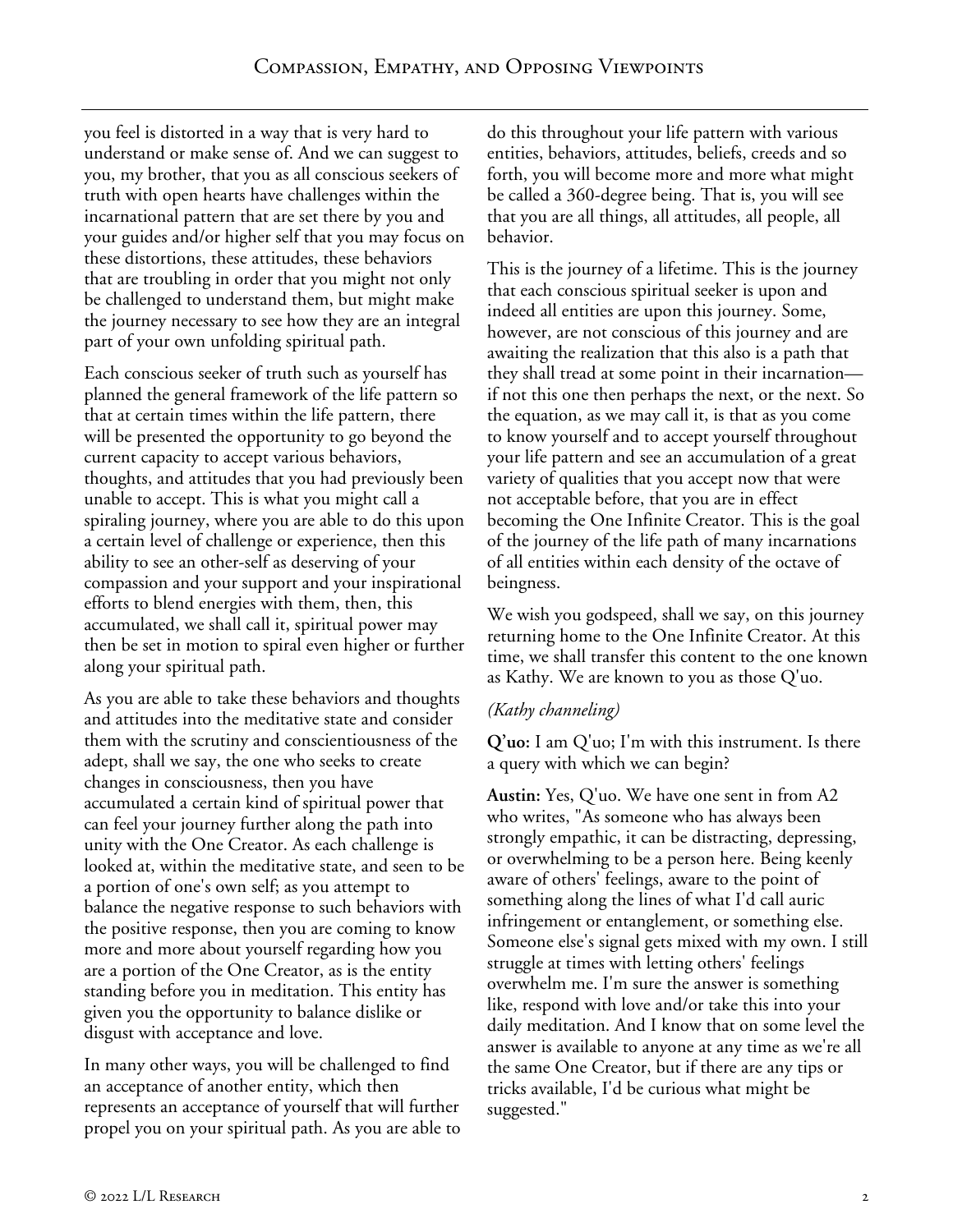**Q'uo:** We understand the query, my brother.

A helpful reply may be made beginning with the idea that upon your planet at this time, the personal energies relating to the energy field of a particular entity are becoming heightened across many entities as the energies of fourth-density rise up in your planetary sphere, and also within and around the entities who live upon your planet.

While this situation that you described is acute, as you have expressed in your words, we may assure you that it is a condition that can be worked with, softened, and attenuated through insightful and careful attention to your own energy levels and [the] expression of such during your daily activities upon your planet at this time.

For with the heightened nature of personal energies and planetary energies in general, there is also to come commitment rising up in your inherent ability to, we may say, cope with, work with such energy changes such as you described.

At the same time that you sense a heightened awareness of the energies of other-selves around you—or even those, as you mentioned, who are not in your vicinity but who draw your compassion toward their situations—you may also attune yourself to your own energies on every level of your being, your physical energies, your emotional and mental energies, and your spiritual energies.

We may suggest that once or perhaps twice per day, in your cycle of life, that you go within for a brief moment or moments of meditation, attuning yourself to these various levels of energies personal to yourself, becoming aware in that heightened way of the sensitivities of these energies. Just as you would when finding yourself near an other-self who has energies, thoughts, feelings that you sense, and that may overwhelm you, you may do this with yourself first before going out into your day. Become aware of the sensitivities within yourself. We may say, accept yourself and love yourself for the gift that these energies bring you in terms of insights, understandings, and compassion for all living things.

And we may say, as you are aware of the full complement of these energies in your levels of being, bathe yourself, bathe all of these levels of your being

in the love and the light of the Creator. Know that you are bathed in this loving light from which you came in the very beginning when perhaps energies were not as sensitized as they are today. But this light and love is intelligent, that you bathe yourself with. It can soothe, heal, protect your own sensitive energies.

Thus you may, after a few moments of bathing in this helpful light, healing light, and love, you may go out into your day with a feeling of confidence in the awareness that the awareness that your energies are balanced, and that serve you first in your daily journeys.

Thus you may find interactions with others to be of a more palatable, acceptable nature. So that you may have, what may feel to you to be, a greater degree of groundedness of natural love for self and other-selves as you go about your day; the energies of others do not impinge upon your purpose in life for that day, your well-being, your peace, and happiness. We may suggest that at the end of every day that you attune once more to these levels of your energy field as we described in the morning routine. Do so likewise, we may suggest to you, in the evening to again bathe all the levels of your being, all the energies in your field with this light and love that is intelligent, that is healing to lighten your sense of self; perhaps without effort letting the light and love of these healing vibrations simply wash away all of the energies of other-selves that may have unintentionally been taken in by your own heightened awareness, by your own empathy and caring. Let what is not yours to bear, to solve, or to heal, be lovingly washed away into the love and light of the Creator. Let the great original thought of love that lived in those energies from the Creator assist you in restoring yourself, your energies to what can rightly be felt and known as your own in a balanced field state.

At the end of each day in your cycle of life upon your planet, we may also suggest, if this thought appeals to your sensibilities, that you may also send out love and light to all those with whom you had contact that day or upon whom your thoughts rested, and to any other entities or groups of entities for whom you felt compassion. Again, it is a suggestion you may take if it feels right to you in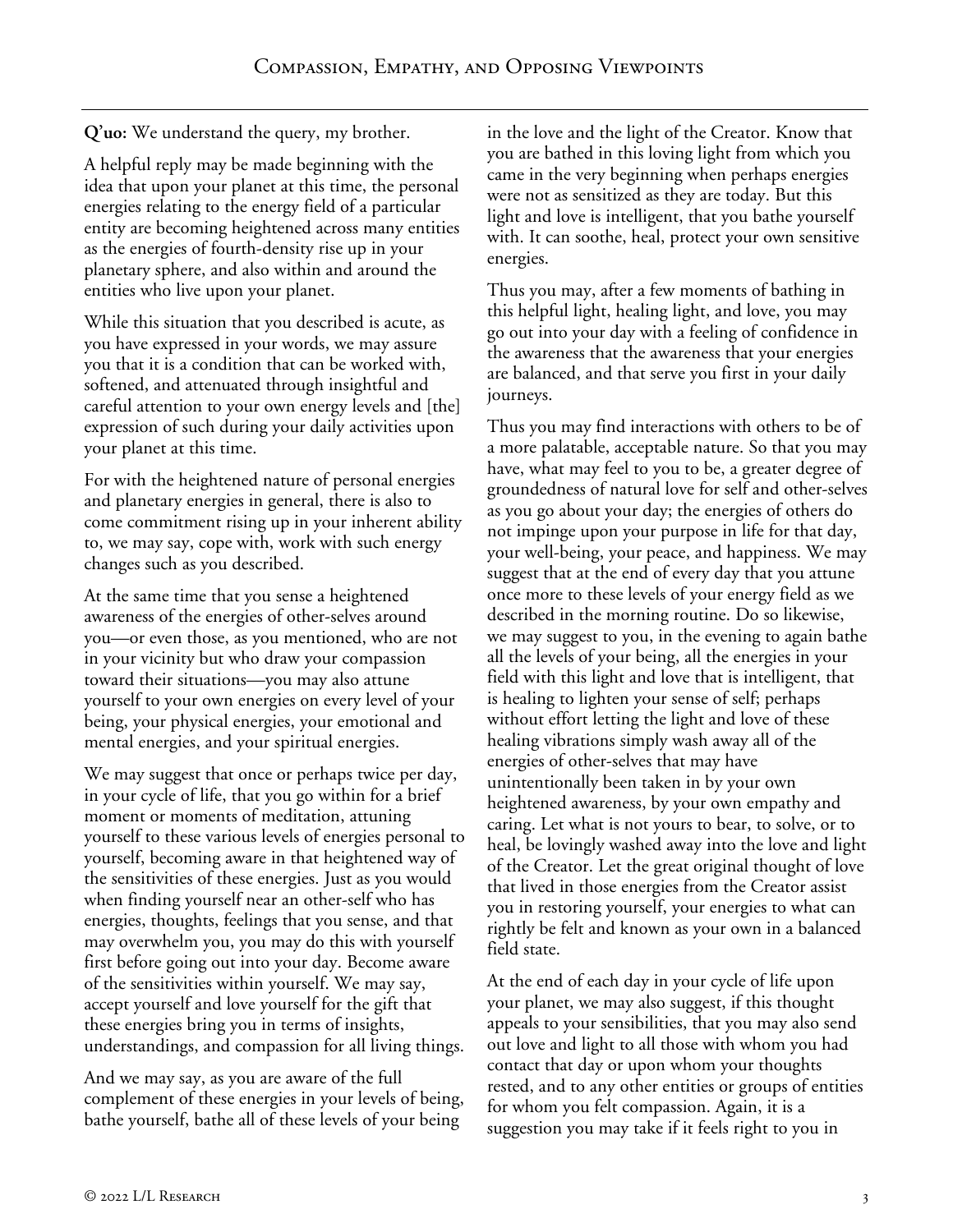your heart that sending out light and love to all these others may uplift you as well as the love and light may uplift them.

We hope this set of suggestions may meet with your understanding. We ask that you may take and utilize what may feel right to you in your heart, and leave the rest. And ever we suggest: meditate to listen for those answers, beyond what we have suggested, that may help you in more specific ways pertinent to your own situations and relationships. We thank you for this query, my brother and we are with this instrument.

We hope that this response satisfies the essence of your query. We are those of Q'uo. We have been with the instrument and we now pass this contact to the one known as Austin.

### *(Austin channeling)*

**Q'uo:** We are known to you as those of Q'uo and we greet the circle through this instrument at this time. We ask if there is a query that we may address through this instrument.

**Jim:** Yes, Q'uo. I have a question from E. "The ongoing pandemic and the response of government to it has caused great division in our societies, and brought many opposing worldviews to the forefront: anti-authoritarian versus authoritarian, riskavoidance versus risk-acceptance, different views on medicine and health, and so forth. Wherein each area both groups seem to be drifting further away from each other. What can we do to bring these groups closer together again, to find some common ground, and in general, relieve some of the intense stress that people are feeling? Are there any spiritual principles involved or ways that we can find balance and relate to the divisions?"

**Q'uo:** We are Q'uo and we are aware of the query, my brother. This query is one that we sense weighs very heavily on many minds of those seekers who are aware of our words, and we are grateful to the one known as E for offering us a chance to speak to these circumstances upon your planet and within your societies, and to offer our own insight into the spiritual principles that may be viewed and utilized for the positive seeker wishing to offer their service

in the midst of what seems to be quite turbulent waters.

The circumstances are born from relatively complicated and, what you may say, new energy upon your planet. We take this opportunity to reiterate a central point that we often repeat, for it is often the most relevant point for any seeker contemplating such complicated issues. And that is that no matter the circumstance, no matter the people's or attitudes present within any circumstance and the dynamic energies dancing in what can appear to be chaos when one views such situations, that all are the Creator—each individual and each situation is but the Creator wearing certain masks interacting with itself in order to experience itself in more and more significant ways.

This is undertaken by the Creator in the hopes that one of its sparks that has forgotten its origins, such as the entity who poses this question, may become aware enough to ask such a question, to realize that they feel called to serve and to offer their heart, and undertake the difficult journey to do so despite the fact that there is no clear answer to how that may be achieved. This is the beginning of the role of faith on the journey of the seeker: to witness such a situation as described in this query, to feel called to offer oneself in service, yet see no clear opportunity—but nevertheless trust that an opportunity may present itself to one who continues to seek to share the love of the Creator.

We are glad and honored to take part in this seeking with you. The core or heart of these circumstances described within this query may be in many ways traced to the incoming fourth-density energies upon your planet. There are certain trends and technologies that seem to accentuate the divisions within your society to create opposing energies and bring people to come together in what has been called certain social bubbles, and define themselves in opposition to other social bubbles. This may be seen as the questioner has framed the situation as a series of opposing attitudes.

We understand that this may be puzzling how energies of fourth-density, that one may liken to unconditional love and understanding, may create such a situation. These energies, as they stream to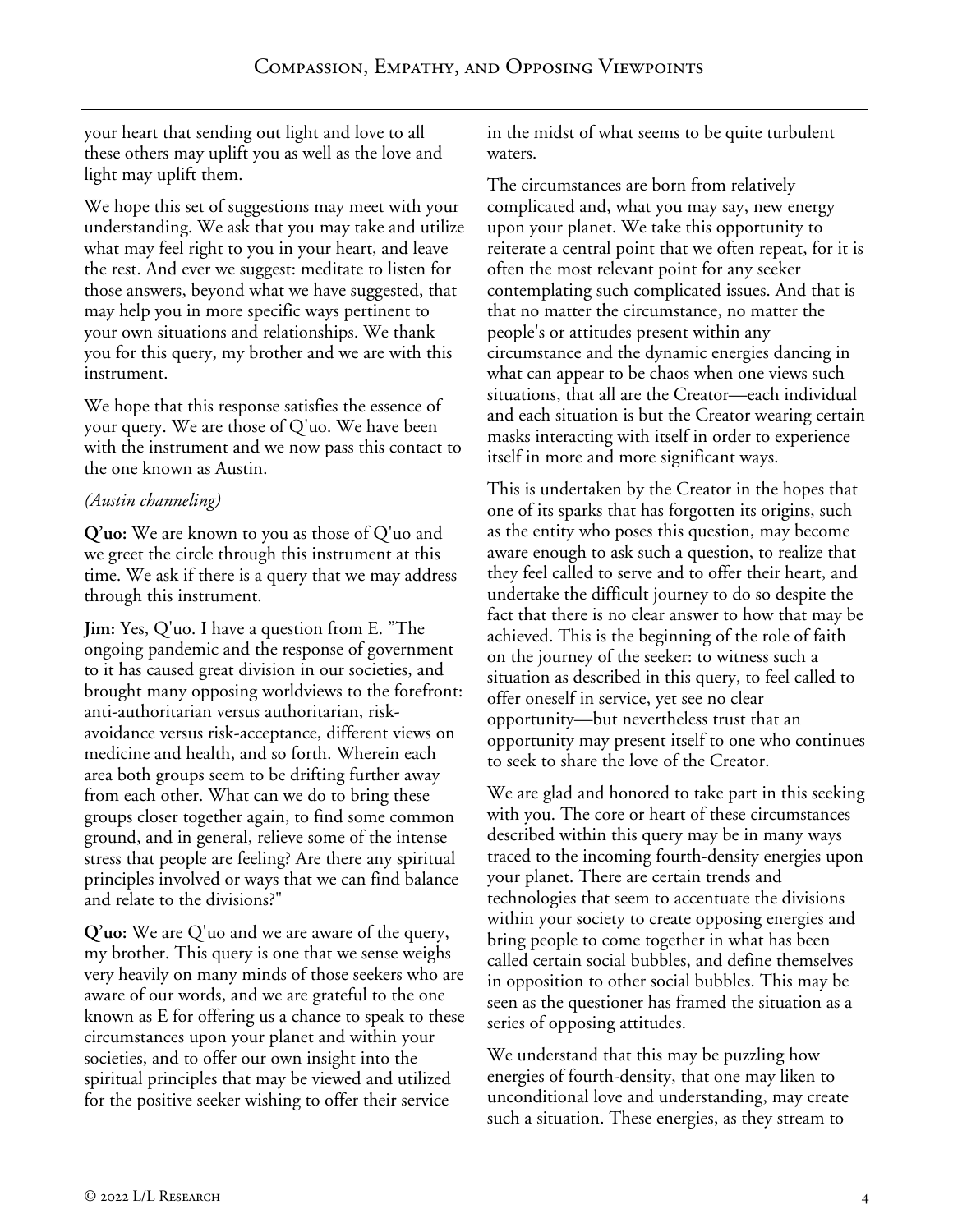your planet in ever-increasing ways, cause each individual to express their unconscious natures more and more in an external way. The certain technologies that take part in this process, what this instrument is familiar with as such technologies as social media, or media in general that tends to influence one's consciousness, are not accidental.

And while they have been used by entities with agendas, they have been manifested upon your planet in response to the onslaught of these energies that are calling each individual to become aware of how they are projecting their unconscious natures out into the world. And one way that they help do this is to accentuate these opposing group mentalities. This accentuation results in the seemingly chaotic situations described by the questioner. Just understanding this context may help the seeker wishing to alleviate and calm these energies within the self and within the other self, simply by grasping the context within which these dynamics take place. We hope that there is some small comfort and understanding that this is part of a process that is necessary in order for your planet to transition to the fourth density—and that at the end of this process, at the end of this very bumpy road, these choppy waters that each seeker has set sail upon, there is a destination that speaks much more clearly to the love of the Creator. The storm will wash away and reveal a deeper truth that will be available to all upon your planet, with time.

As to what any individual may do to help alleviate or bring love and understanding to these situations, we suggest looking to those contributing factors that cause entities to dig in, so to speak, to defend certain positions, certain attitudes with such fervent certainty. The so-called pandemic upon your planet has created an intense catalyst, specifically creating such fervent attitudes.

Part of the *how* of the situation is that this pandemic has introduced a great question of unknown and uncertain futures. For all entities upon your planet, like a lightning bolt, the catalyst called the pandemic arrived and took hold of each individual's mind and heart upon your planet very suddenly and very strongly. And this caused a great illumination of just how uncertain the future is for each individual.

It poses a great question of how to deal with this uncertainty. For many, this took form in addressing the situation head-on, understanding the specifics of the pandemic, and attempting to bring all powers to bear upon it, in order to tame it. For others, this uncertainty caused a desire to remain unfazed and put them in opposition with those who felt this was a collective responsibility that all within the collective should be addressing.

These attitudes, as each seeker is certainly aware, have been energized and manipulated somewhat by those who feel they can take advantage of these opposing dynamics. And this manipulation, we understand, may bring some concern to the seeker. Yet we offer the thought that it does not change how the individual seeker may address the situation. At the core of this is for the seeker to recognize the fear, and anger, and strong desire within each individual in how they respond to the pandemic.

The very strong attitudes and seemingly increasing division have, at their root, the fear of the uncertain future that this pandemic, and the response to the pandemic, may bring. In grasping this root, empathy may be offered. No matter one's attitude or opinion of the circumstances, one may then interact with those about one, whether they believe society should be reacting in one way or another way, and understand that for many individuals, despite seemingly opposite reactions, they are operating from the same point, from the same distortion, and are expressing themselves in ways that are attempting to reveal the self to the self attempting to soothe this uncertain fear to bring light to the unconscious aspects of the reaction to the so-called pandemic.

[We suggest] to offer one's love in disagreement, to cultivate a gentleness, to plant seeds of attempting to understand and to connect, and to water those seeds continually despite any circumstance, despite any uncertainty one may have within themselves about the future, and to cultivate a shared understanding among all other-selves that despite any individual reaction, you are all in the situation together, and finding a way to respond in a unified and love-filled manner is a very noble and significant endeavor.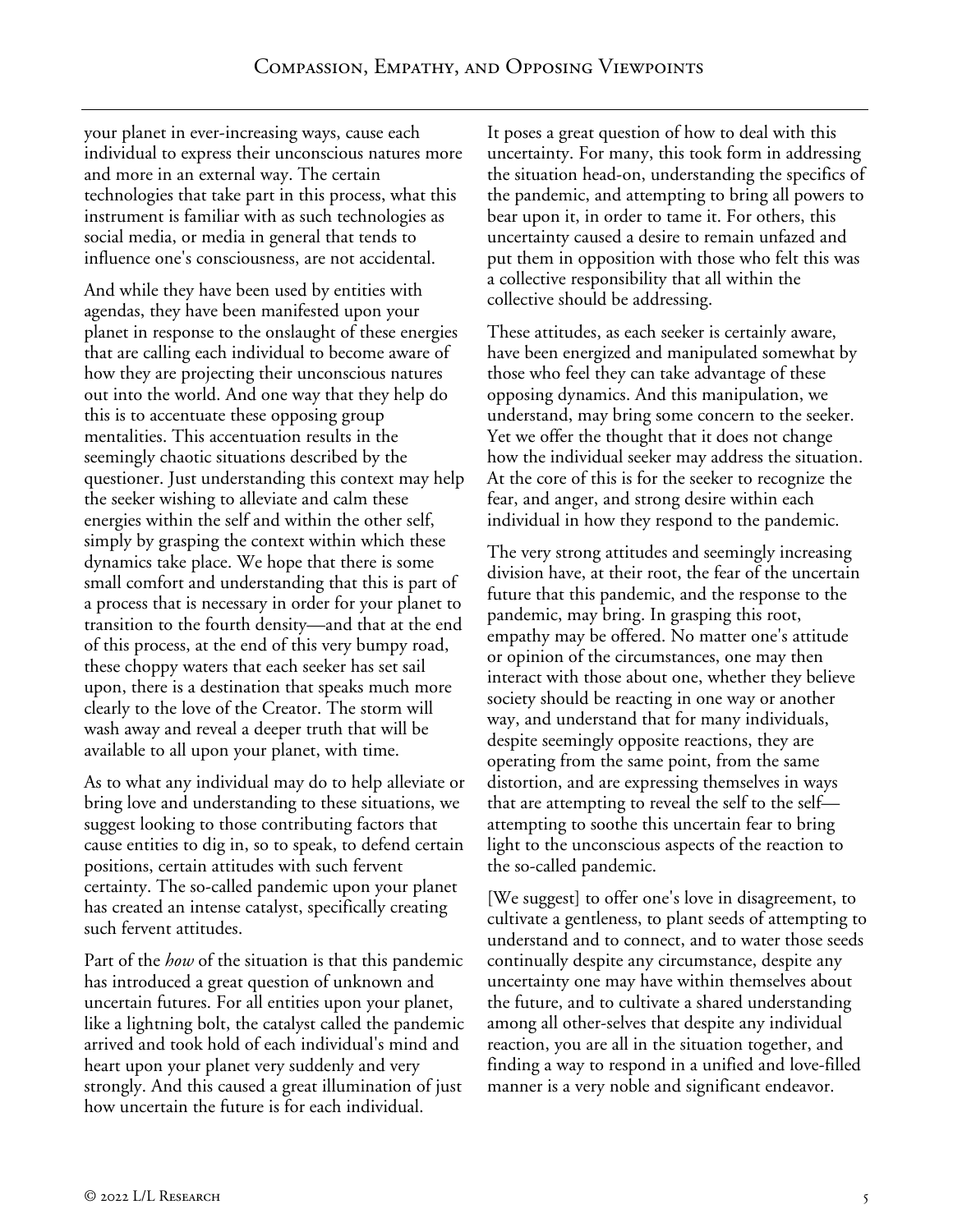Ultimately, this situation asks each individual to do this work for themselves. We understand that a seeker wishing to bring unification to divided peoples may find frustration and failure. The catalyst upon your planet is very intense, and as fourth-density beckons, it will intensify, eventually taking the attention of each individual and forcing them, if you will, to address their inner darknesses, their inner shadows, those inner natures that have gone unaddressed for many lifetimes.

Any individual seeker wishing to help alleviate the situation may have their own opinions about how society as a whole may respond to any given crisis or catalyst. Yet, we encourage you to contemplate: instead of attempting to reform society and convince others how to behave or how to respond, or convince them of impending doom or danger; instead offer one's light so that the individuals who are facing these inner shadows for the first time may be aided by your example, may be comforted by your love, may be guided by your gentle hand.

For you are here to offer love, no matter what situation arises. There is no specific prescription for how to solve any situation that arises on your planet, except for abiding in the faith that love may transform any situation and bring light to all in due time.

We again, thank the one known as E for posing this question and wish to offer a final thought to any seeker who wishes to offer their love in these difficult times. Please know that we, the Confederation of Planets in Service to the One Infinite Creator, join you in open hearts. If you could witness and see the amount of love being showered upon your planet, and open your heart to that love so that you may be empowered by it and pass it along from your perspective within the veil, your inspiration would be infinite, and you would have no doubt that though you have chosen quite a difficult and uncertain time to incarnate, you are exactly where you wish to be and exactly where you are needed.

At this time, we will take leave of this instrument and transfer the contact to the one known as Jim to offer our closing thoughts for this circle. We are Q'uo.

## *(Jim channeling)*

**Q'uo:** I am Q'uo and then once again with this instrument. We have been most heartened by how we have made our words and thoughts available to each of the instruments present this evening. The practice and art of channeling are that which makes one more and more able to experience the love and light of the One Creator as the art is perfected. The channeling process is one which not only shares this love and light with those who may hear or read our thoughts, but affects each instrument as a kind of food for the spirit and helps to make the channel more crystallized feature of each instruments beingness. This is occurring at a steady rate as we have been able to assess the practice of those present and those who are not at this particular meeting. We thank you for your conscientiousness. You inspire us on our own journey of seeking. We are known to you as those of Q'uo. We leave you in the love and light of the One Infinite Creator. Adonai, vasu borragus.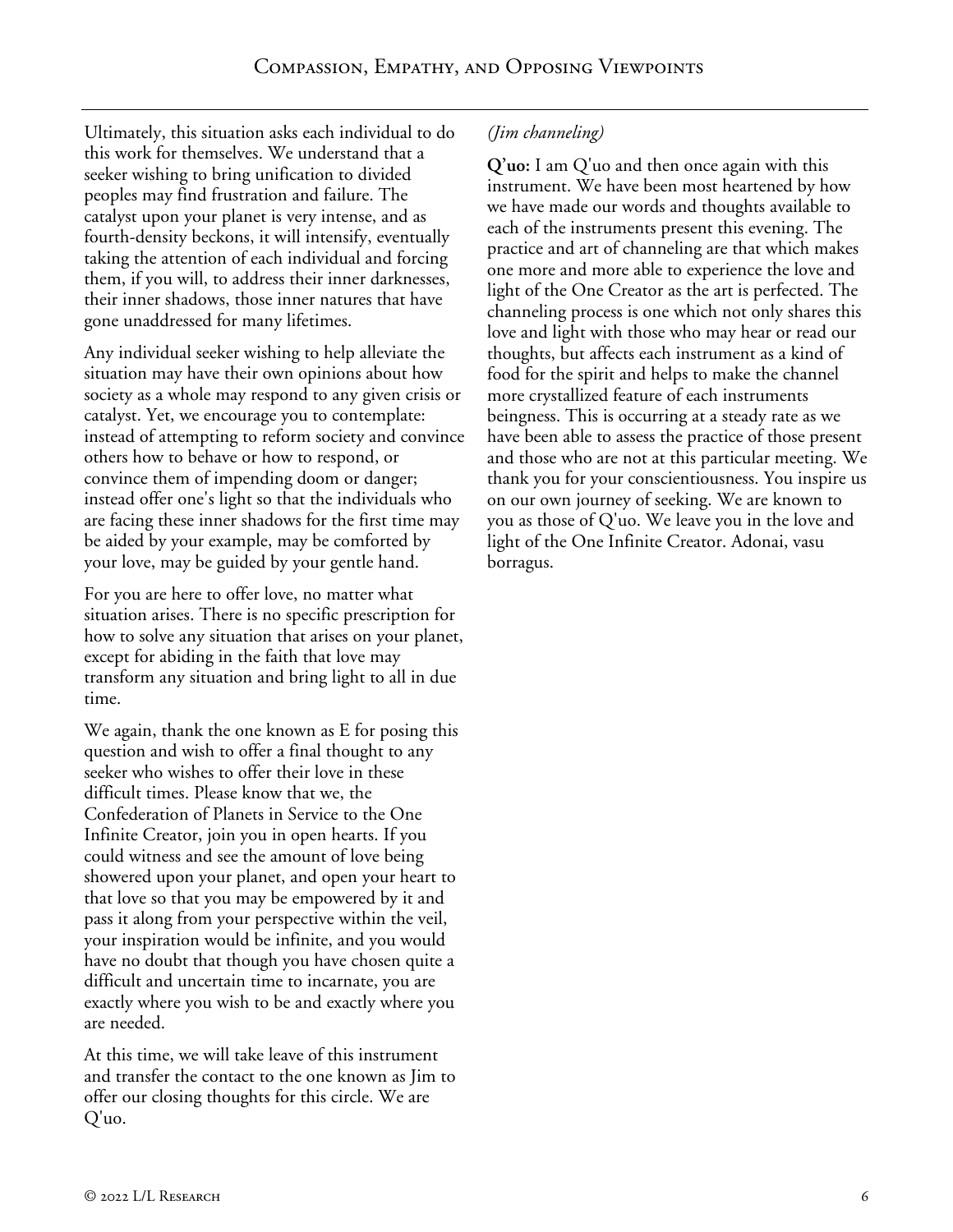#### **Notes to Our Readers**

There is a unifying theme in the three channelings in this newsletter, and that is how to transform some troubling thoughts or behaviors into more loving experiences. I think that is a fitting theme for our Spring newsletter because spring is such a magically transformative time in nature. The dormant plant world comes alive again in trees sprouting leaves, flowers bursting with blooms, and grasses growing greener because of an increase of the sun and the warmth of the breezes. I think that this renewed vitality of growth also affects our minds, bodies, and spirits in much the same way so that we feel a strong increase in our vitality and love of life. L/L Research has also been blessed with spiritual growth in so many ways.

In L/L Research news, we started off our season by announcing our first ever job posting. What started as an idea last year, and began its germination in autumn of 2021, bloomed into fully fleshed open call for seekers interested in supporting the organization's growing needs – namely, in the areas of event production, multimedia content creation, and supporting the staff with the ever-growing workload. We were humbled by the response to the posting and blown away by the talent and heart of all those who applied. After a review and interview process difficult in the extreme to narrow down, we decided to split the role in two and hire two fellow seekers: one as a part-time "operations specialist" and the other as an event manager to work on an asneeded basis. Thank you to all who applied!

After much consideration, L/L Research is happy to announce that we are planning our first in-person event since the pandemic began. We will be soon be announcing at least one late summer/early fall event, maybe a couple more! To know the moment registration is opened, you can subscribe to our Gatherings Newsletter on our [Newsletter page](https://www.llresearch.org/newsletters) at [https://www.llresearch.org/newsletters.](https://www.llresearch.org/newsletters)

And while there are some other big-ticket items we would highlight— building a search engine for the library site, editing Jim's *Living the Law of One 102*, launching the extra channeling circle, etc.—the item looming large in our heart is an event unfolding upon the world stage. As most are aware, the end of February saw the invasion of Ukraine by Russian

armed forces. In response to these events, we began a weekly open practice we call our Meditation for World Peace. Our hopes have been and continue to be that, through our shared intention, all who join in the meditation can link hearts and send our love, light, and healing energies to those who are affected by this disruption of peace. We plan to continue this practice in the weeks and months to come. We need to add a bulletin on our **Meditation page** [\(https://www.llresearch.org/meditations/gaia\)](https://www.llresearch.org/meditations/gaia), but in the meantime you can read the text here:

We will continue our Meditation for World Peace each Saturday until the conflict in Ukraine is resolved. We invite everyone who loves peace and harmony—and who is willing to work earnestly together for the great cause of healing—to join us at L/L Research in this endeavor to begin at 11:00am Eastern Daylight Time and conclude at 11:11am.

Through shared intention we will link our spirits together and take full advantage of that which the Confederation calls the doubling effect—the universal mechanism that exponentially empowers collective effort when hearts are linked in common cause. While together, we will use the precious opportunity to embody unconditional love for all expressions of the Creator at play right now.

We would ask everyone participating to concentrate their focus particularly upon sending love, light, and healing energies to Ukrainian and Russian regions and their people, and to all regions of the planet embroiled in violence. We would end the meditation with a prayer for Gaia, our Mother Earth, and her people:

*"In in the sacred name of Love, we open our hearts to send the healing energies of love/light to our Mother as she brings forth a New Earth. In sacred name of Light, we ask that the infinite power of the One Creator's love and light heal the heart of each soul in pain tonight. May unconditional love arise in the awareness of every soul in this hour and wash over this Earth. May ALL war come to an end. May our brothers and sisters everywhere live together in harmony and peace. This is our call. This is who we are. This is why we came. May we be made vessels for this purpose. Amen."*

For anyone who is interested in a short visualization of our Mother Earth that seeks to heal the